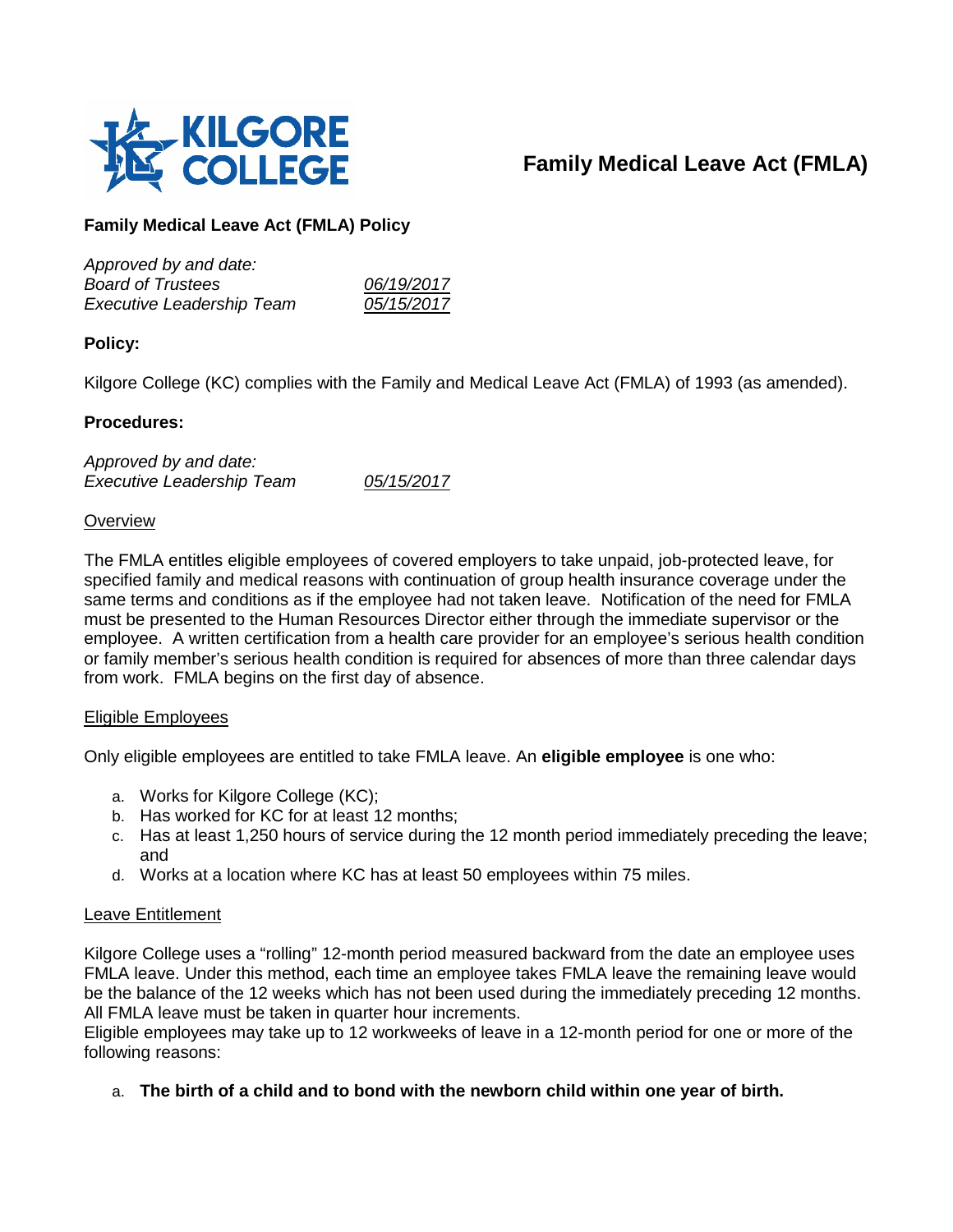An employee's entitlement to FMLA leave for birth and bonding expires 12 months after the date of birth. Both mothers and fathers have the same right to take FMLA leave for the birth of a child. Birth and bonding leave must be taken as a continuous block of leave unless the employer agrees to allow intermittent leave. (*e.g.*, allowing a parent to return to work on a parttime schedule for 10 weeks).

#### b. **The placement with the employee of a child for adoption or foster care and to bond with the newly placed child within one year of placement.**

FMLA leave may be taken before the actual placement or adoption of a child if an absence from work is required for the placement for adoption or foster care to proceed. FMLA leave to bond with a child after placement must be taken as a continuous block of leave unless the employer agrees to allow intermittent leave. An employee's entitlement to FMLA leave for the placement of a child for adoption or foster care expires 12 months after the placement.

#### c. **A serious health condition that makes the employee unable to perform the functions of his or her job.**

An employee is "unable to perform the functions of the position" where the health care provider finds that the employee is unable to work at all or is unable to perform any one of the essential functions of the employee's position. "Serious health condition" means an illness, injury, impairment, or physical or mental condition that involves: any period of incapacity or treatment connected with inpatient care (i.e., an overnight stay) in a hospital, hospice, or residential medical care facility; or a period of incapacity requiring absence of more than three calendar days from work, school, or other regular daily activities that also involves continuing treatment by (or under the supervision of) a health care provider; or any period of incapacity due to pregnancy, or for prenatal care; or any period of incapacity (or treatment therefore) due to a chronic serious health condition (e.g., asthma, diabetes, epilepsy, etc.); or a period of incapacity that is permanent or long-term due to a condition for which treatment may not be effective (e.g., Alzheimer's, stroke, terminal diseases, etc.); or, any absences to receive multiple treatments (including any period of recovery therefrom) by, or on referral by, a health care provider for a condition that likely would result in incapacity of more than three consecutive days if left untreated (e.g., chemotherapy, physical therapy, dialysis, etc.).

- 1) An employee who must be absent from work to receive medical treatment for a serious health condition is considered to be unable to perform the essential functions of the position during the absence for treatment.
- 2) An employee who suffers from a serious health condition that does not prevent him or her from performing the essential functions of the position is not entitled to FMLA leave. Similarly, an employee who cannot perform one or more of the essential functions of the position, but whose condition does not meet the statutory and regulatory definition of a serious health condition, is not entitled to FMLA leave.

#### d. **To care for the employee's spouse, son, daughter, or parent who has a serious health condition.**

An employee must be needed to provide care for his or her spouse, son, daughter, or parent because of the family member's serious health condition in order for the employee to take FMLA leave. An employee may be needed to provide care to the family member, for example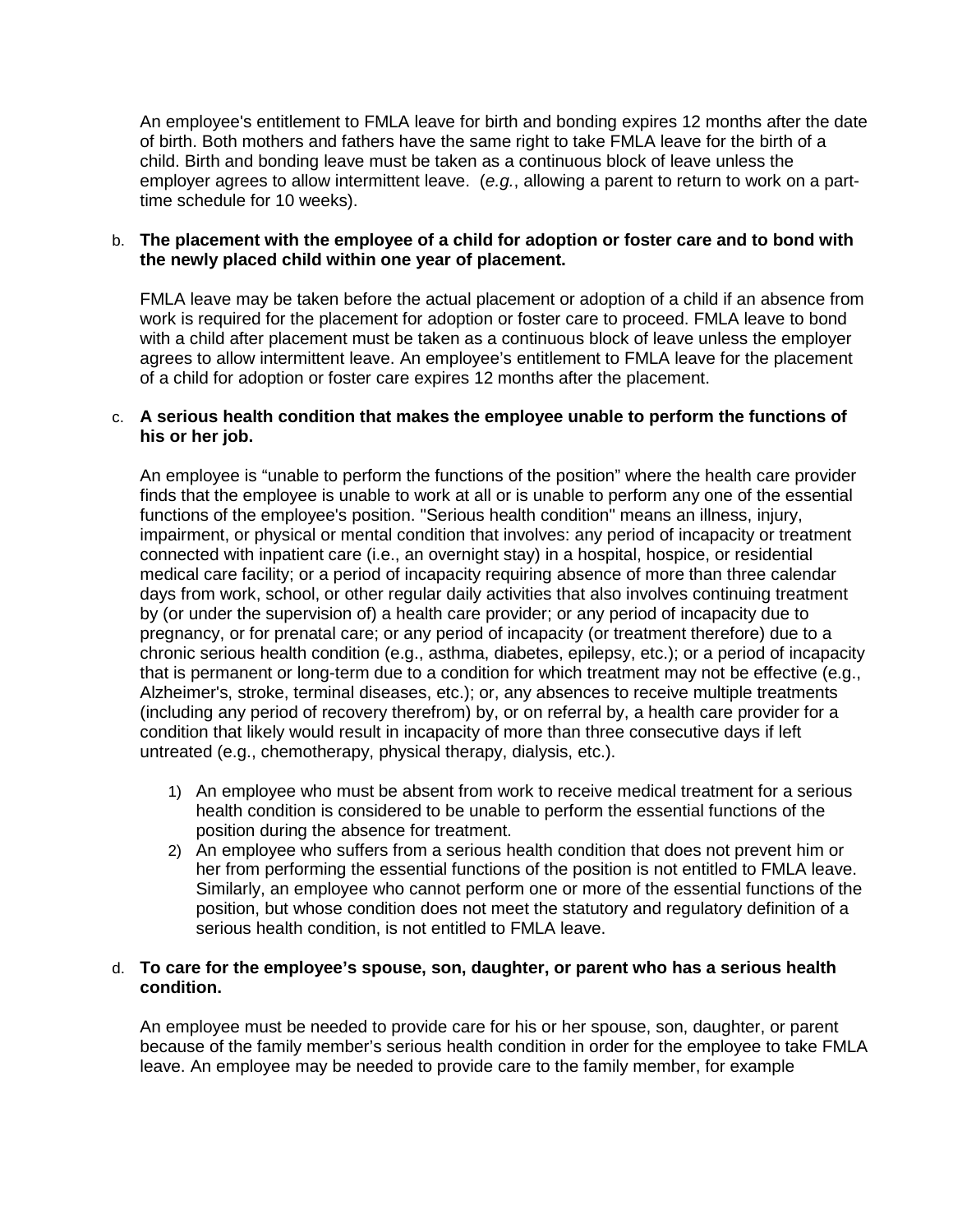- 1) when the family member is unable to care for his or her own medical, safety or other needs, because of the serious health condition or needs help in being transported to the doctor; or
- 2) to provide psychological comfort and reassurance to the family member with a serious health condition.

Generally, an employee is not entitled to FMLA leave to care for other family members with serious health conditions, such as siblings, grandparents, grandchildren, or parents-in-law.

Exceptions may arise where the employee can document the existence of an *in loco parentis*  relationship. For example, an employee may take FMLA leave to care for an aunt or uncle with a serious health condition if the aunt or uncle stood *in loco parentis* to the employee when the employee was a child.

#### e. **Any qualifying exigency arising out of the fact that the employee's spouse, son, daughter, or parent is a military member on covered active duty.**

Qualifying exigencies are situations arising from the military deployment of an employee's spouse, son, daughter, or parent to a foreign country. Qualifying exigencies for which an employee may take FMLA leave include making alternative child care arrangements for a child of the military member when the deployment of the military member necessitates a change in the existing child care arrangement; attending certain military ceremonies and briefings; taking leave to spend time with a military member on Rest and Recuperation leave during deployment; or making financial or legal arrangements to address a covered military member's absence; or certain activities related to care of the parent of the military member while the military member is on covered active duty. An employee may take qualifying exigency leave for the deployment of a son or daughter of any age.

#### f. **To care for a covered service member with a serious injury or illness if the employee is the spouse, son, daughter, parent, or next of kin of the service member (military caregiver leave).**

Eligible employees are entitled to up to 26 workweeks of FMLA leave in a "single 12-month period" to care for that covered service member. Covered service members include current members of the Regular or Reserve components of the Armed Forces and certain veterans.

The single 12-month period for military caregiver leave begins on the first day the employee takes FMLA leave to care for a covered service member and ends 12 months after that date, regardless of the method used by the employer to determine the employee's 12 workweeks of leave entitlement for other FMLA-qualifying reasons.

If an employee does not take all of his or her 26 workweeks to care for a covered service member during this single 12-month period, the remaining leave is forfeited.

#### Medical Certification

An employee absent three or more consecutive workdays because of personal illness shall submit, upon return to work, a medical certification of illness and of his or her fitness to return to work. An employee absent three or more consecutive workdays because of illness in the immediate family shall present, upon return to work, medical certification of the family member's illness.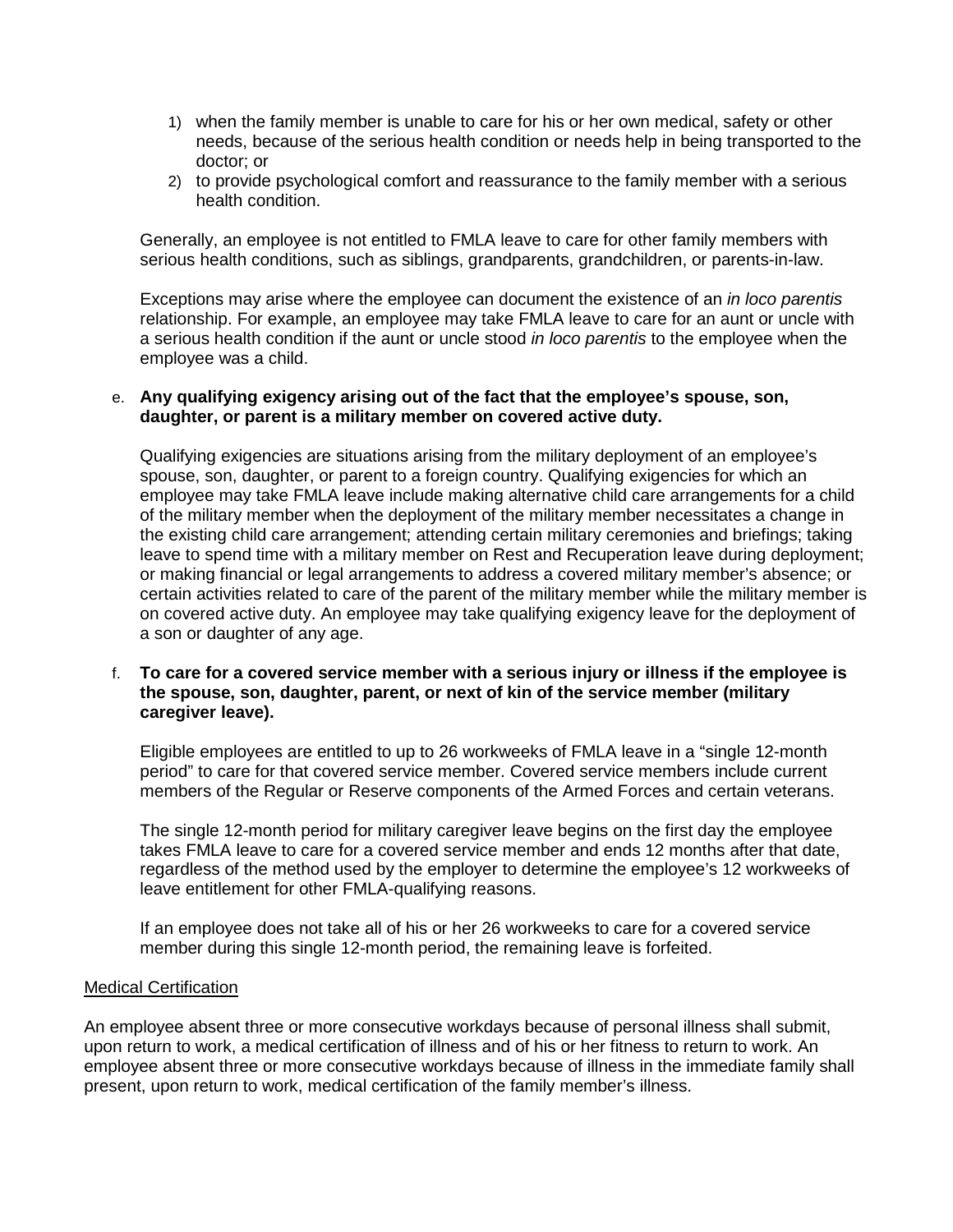Medical certification shall be made by a health care provider as defined by the Family and Medical Leave Act.

# Intermittent Leave

Under some circumstances, employees may take FMLA leave on an intermittent or reduced schedule basis. That means an employee may take leave in separate blocks of time or by reducing the time he or she works each day or week for a single qualifying reason. When leave is needed for planned medical treatment, the employee must make a reasonable effort to schedule treatment so as not to unduly disrupt the employer's operations. If FMLA leave is for the birth, adoption, or foster placement of a child, use of intermittent or reduced schedule leave requires the employer's approval.

#### Spouses Working for Same Employer

When spouses work for the same employer and each spouse is eligible to take FMLA leave, the FMLA limits the combined amount of leave they may take for some, but not all, FMLA-qualifying leave reasons.

Eligible spouses who work for the same employer are limited to a combined total of 12 work weeks of leave in a 12-month period for the following FMLA-qualifying reasons:

- a. the birth of a son or daughter and bonding with the newborn child,
- b. the placement of a son or daughter with the employee for adoption or foster care and bonding with the newly-placed child, and
- c. the care of a respective parent with a serious health condition.

The limitation on the amount of leave for spouses working for the same employer does not apply to FMLA leave taken for some qualifying reasons. Eligible spouses who work for the same employer are each entitled to up to 12 workweeks of FMLA leave in a 12-month period, without regard to the amount of leave their spouses use, for the following FMLA-qualifying leave reasons:

- a. the care of a spouse or son or daughter with a serious health condition;
- b. a serious health condition that makes the employee unable to perform the essential functions of his or her job; and
- c. any qualifying exigency arising out of the fact that the employee's spouse, son, daughter, or parent is a military member on "covered active duty."

Eligible spouses who work for the same employer are also limited to a combined total of 26 workweeks of leave in a single 12-month period to care for a covered service member with a serious injury or illness (commonly referred to as "military caregiver leave") if each spouse is a parent, spouse, son or daughter, or next of kin of the service member. When spouses take military caregiver leave as well as other FMLA leave in the same leave year, each spouse is subject to the combined limitations for the reasons for leave listed above.

# Maintenance of Health Benefits

If an employee is provided group health insurance, the employee is entitled to the continuation of the group health insurance coverage during FMLA leave on the same terms as if he or she had continued to work. If family member coverage is provided to an employee, family member coverage must be maintained during the FMLA leave. The employee must continue to make any normal contributions to the cost of the health insurance premiums.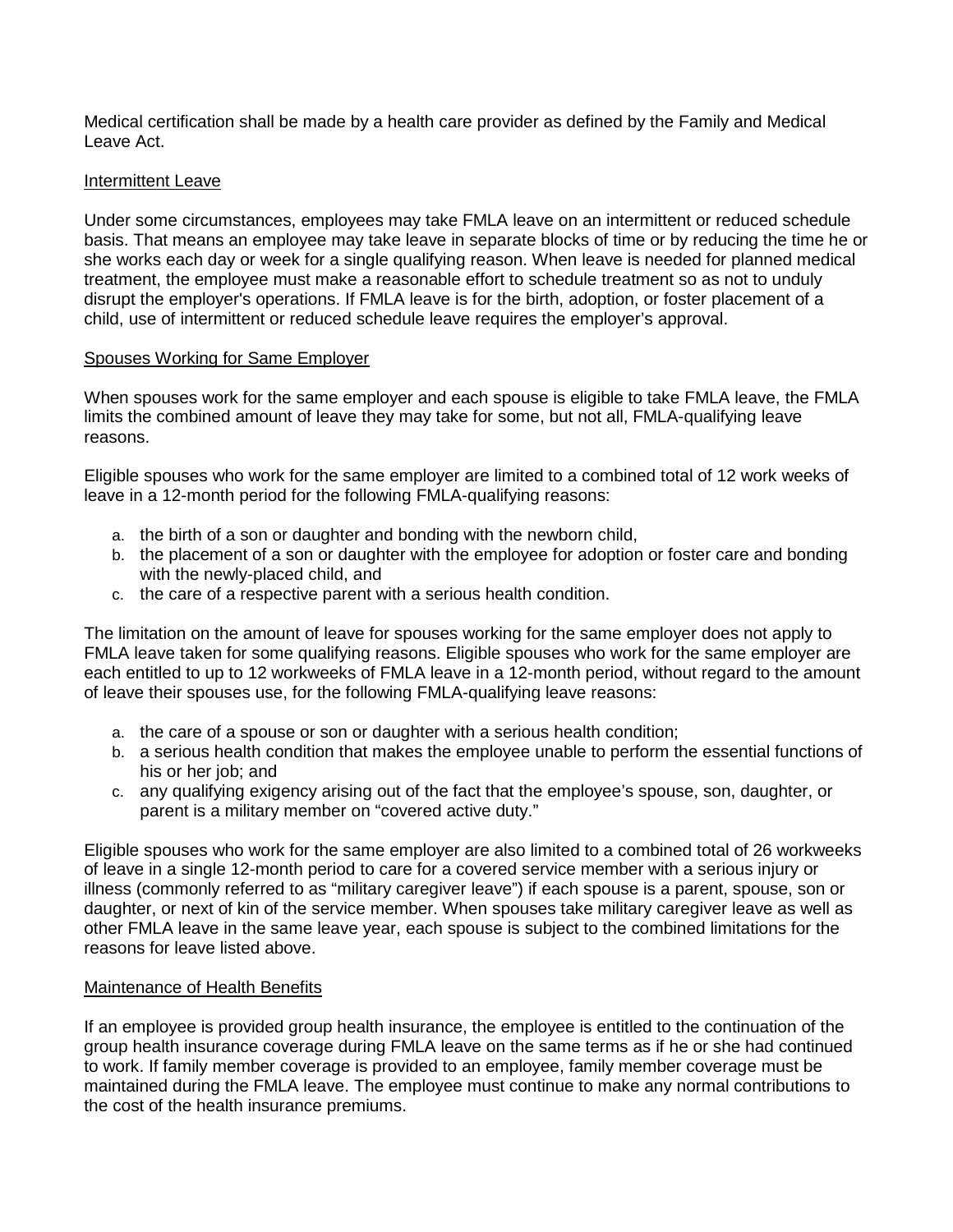Paid leave runs concurrently with FMLA leave, and the employee's share of group health plan premiums must be paid by the method normally used during paid leave (usually payroll deduction). An employee on unpaid FMLA leave must make arrangements to pay the normal employee portion of the insurance premiums in order to maintain insurance coverage. If the employee's premium payment is more than 30 days late, the employee's coverage may be dropped. The College will provide written notice to the employee that the payment has not been received and allow at least 15 days after the date of the letter before coverage stops.

In some instances, the College may choose to pay the employee's portion of the premium, for example, in order to ensure that it can provide the employee with equivalent benefits upon return from FMLA leave. In that case, the College may require the employee to repay these amounts. In addition, the College may require the employee to repay the employer's share of the premium payment if the employee fails to return to work following the FMLA leave. An employee must return to work for 30 days in order to avoid being obligated to repay such amounts unless the employee does not return because of circumstances that are beyond the employee's control, including a FMLA-qualifying medical condition.

#### Maintenance of Other Benefits

Any benefits that would be maintained while the employee is on other forms of leave, including paid leave, must be maintained while the employee is on FMLA leave.

In order to restore any benefit, other than group health benefits, provided by insurance to the employee without the employee having to re-qualify for such benefits upon his/her return from leave, the College may find it necessary for premiums for such insurance to be paid continuously during the unpaid leave period to avoid a lapse of coverage. If the employee's premium payment is more than 30 days late, the employee's coverage may be dropped. The College will provide written notice to the employee that the payment has not been received and allow at least 15 days after the date of the letter before coverage stops.

# Designation of Paid Leave

Accrued paid leave such as sick, personal, bonus, or vacation leave is required to be used concurrently with FMLA leave. When using accrued paid leave, the employee must follow the College's normal rules for the use of that type of leave, such as submitting a leave request and providing advance notice. If an employee does not meet the requirements to take paid leave under the College's normal leave policies, the employee may still take unpaid FMLA leave.

#### Job Restoration

When an employee returns from FMLA leave, he or she must be restored to the same job or to an "equivalent job". The employee is not guaranteed the actual job or title held prior to the leave. An equivalent job means a job that is virtually identical to the original job in terms of pay, benefits, and other employment terms and conditions (including shift and location).

Equivalent pay includes the same or equivalent pay premiums and the same opportunity for overtime as the job held prior to FMLA leave. An employee is entitled to any unconditional pay increases that occurred while he or she was on FMLA leave. Pay increases conditioned upon seniority, length of service, or work performed must be granted only if employees taking the same type of leave for non-FMLA reasons receive the increases. Equivalent pay includes any unconditional bonuses or payments.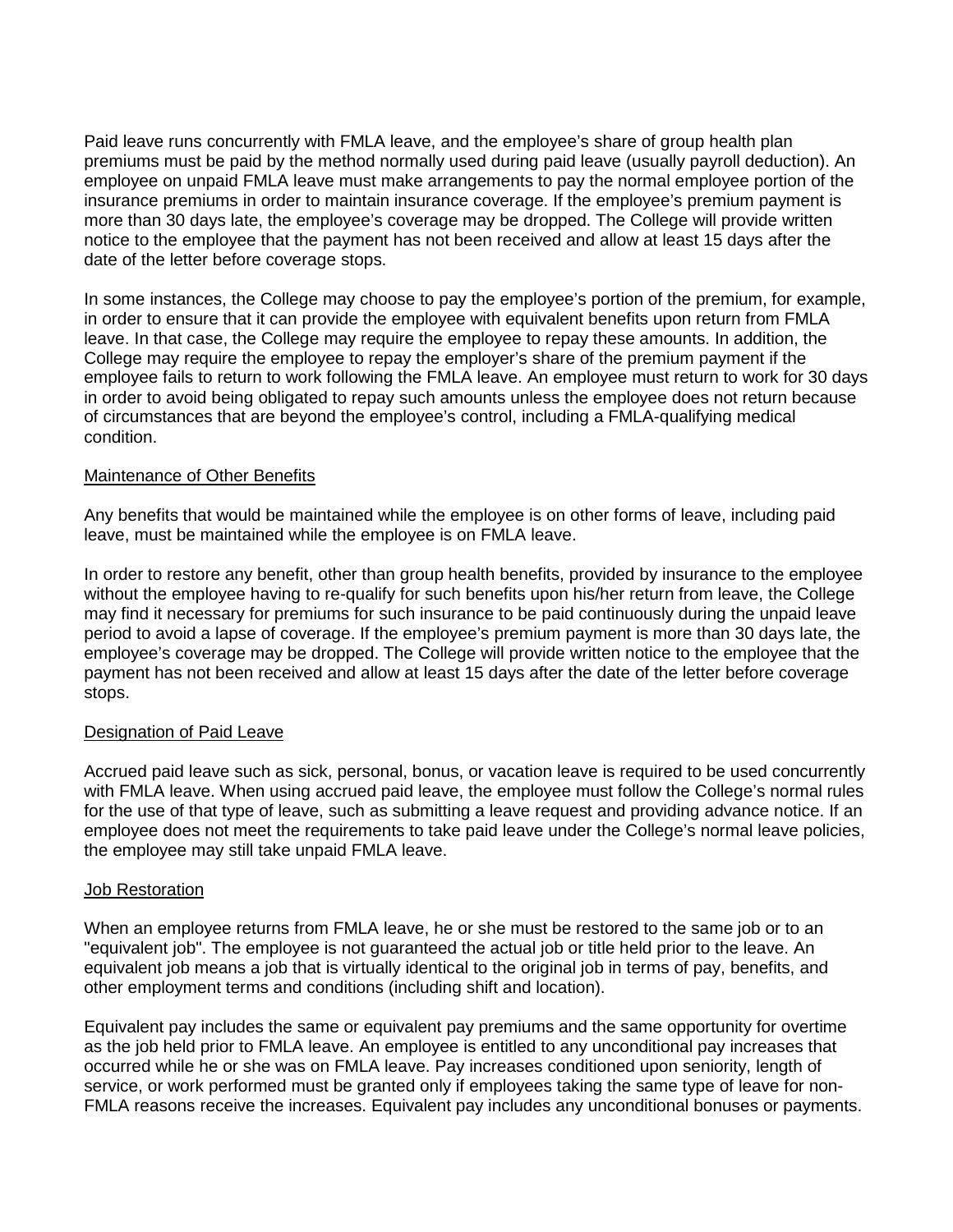All benefits an employee had accrued prior to a period of FMLA leave must be restored to the employee when he or she returns from leave. An employee returning from FMLA leave cannot be required to requalify for any benefits the employee received before the leave began.

# Limitations to FMLA Protections

An employee on FMLA leave is not protected from actions that would have affected him or her if the employee was not on FMLA leave. For example, if a shift has been eliminated, or overtime has been decreased, an employee would not be entitled to return to work that shift or the original overtime hours. If an employee is laid off during the period of FMLA leave, the College must be able to show that the employee would not have been employed at the time of reinstatement.

An employer may also deny restoration to a "key" employee under certain circumstances. A key employee is a salaried, FMLA-eligible employee who is among the highest-paid 10 percent of all of the employer's employees within 75 miles. To deny restoration to a key employee, an employer must have determined that substantial and grievous economic injury to its operations would result from the restoration, must have provided notice to the employee that he or she is a key employee and that restoration will be denied, and must provide the employee a reasonable opportunity to return to work.

#### Fitness-For-Duty (Return-to-Work Doctor's Note)

An employee out on FMLA must provide a return to work, or "fitness-for-duty," certification from the employee's health care provider showing that the employee is able to resume work.

In general, a fitness-for-duty certification may not be required for each absence taken on an intermittent or reduced leave schedule. However, if the College has a reasonable belief that the employee's return to work presents a significant risk of harm to the employee or to others, the College may require a fitness-for-duty certification up to once every 30 days.

As long as the College has provided the required notice regarding any fitness-for-duty certification requirement, the employee's return to work may be delayed until the fitness-for-duty certification is provided. KC's Human Resource Director may contact an employee's health care provider to clarify or authenticate a fitness-for-duty certification, but cannot delay the employee's return to work while making that contact. The employee is responsible for paying any cost of obtaining the fitness-for-duty certification.

#### Notice and Reporting by Employees

- a. An employee must provide the College at least 30 days advance notice before FMLA leave is to begin if the need for leave is foreseeable. If 30 days' notice is not practicable, notice must be given as soon as possible and practical taking into account all of the circumstances. For foreseeable leave due to a qualifying exigency, an employee must provide notice as soon as practicable, regardless of how far in advance such leave is foreseeable.
- b. The College will require the employee to comply with the College's usual and customary notice and procedural requirements for requesting leave absent unusual circumstances. If the employee does not comply with the College's usual and customary policy and procedures and no unusual circumstances exist, the FMLA-protected leave may be delayed or denied.
- c. Whenever leave is needed for a planned medical treatment, whether for an immediate family member or the employee, the employee will make efforts to schedule the treatment so as to minimize disruption to the operations of the College.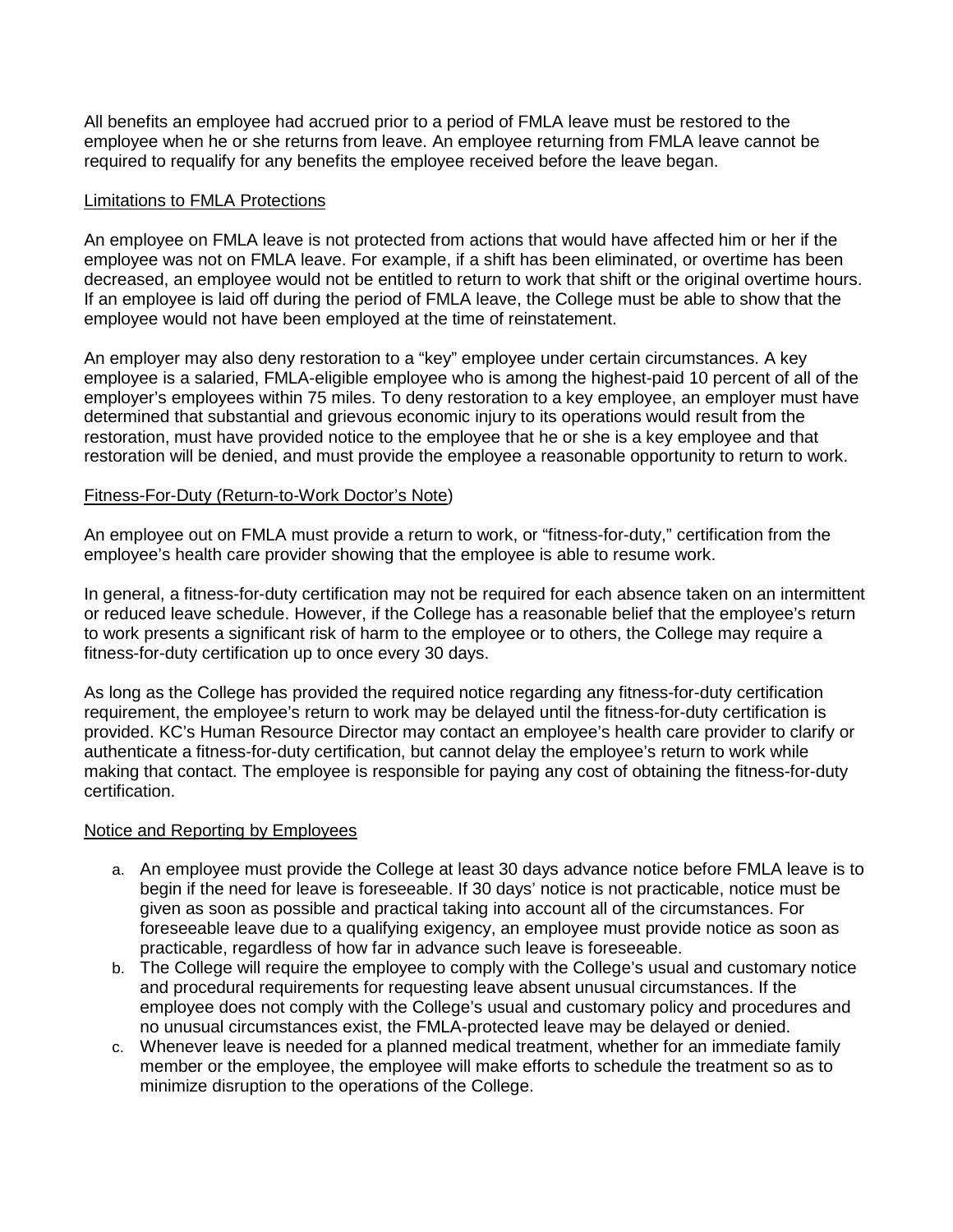- d. An employee must provide sufficient information to reasonably determine whether the FMLA may apply to the leave request. Calling in "sick" without providing more information is not considered sufficient notice to trigger an employer's obligations under the FMLA.
- e. An employee on FMLA leave will be required to report periodically on his/her status and intention to return to work. The Human Resources Director will determine the frequency of reporting required based on the employee's situation.
- f. Employees should advise the College if and when they decide unequivocally not to return to work.
- g. When leave is needed for a planned medical treatment, a leave request will be submitted prior to the absence. When leave is not foreseeable, a leave request will be completed by the supervisor. All leave requests will be submitted to Human Resources on a monthly basis.

# Designation of Leave

- a. It is the College's responsibility to determine that an employee is eligible for FMLA leave. FMLA paperwork may be obtained through the Human Resources office. However, the determining factor in designating FMLA leave is the qualifying reason(s), not the employee's election or reluctance to use FMLA leave or to use all, some, or none of the accrued leave. The College's designation must be based on information obtained from the employee or the employee's authorized representative.
- b. If an employee notifies the College of the need for FMLA leave before the employee meets the eligibility criteria, the College will notify the employee of the effective eligibility date.
- c. Employees seeking to use FMLA leave may be required, at the election of the College, to provide:
	- 1) Medical certifications supporting the need for leave due to a serious health condition affecting the employee, an immediate family member, or a covered service member no later than 15 calendar days after the request by the College.
	- 2) Second or third medical opinions and periodic re-certification (at the College's expense). The College is permitted to designate the health care provider to furnish the second opinion, but the selected health care provider may not be employed on a regular basis by the College. If the opinions of the employee's and the College's designated health care providers differ, the College may require the employee to obtain certification from a third health care provider, again at the College's expense. This third opinion shall be final and binding. The third health care provider must be designated or approved jointly by the College and the employee. The College is required to provide the employee, within five business days, with a copy of the second and third medical opinions where applicable, upon request by the employee. If the employee refuses to release relevant medical records in order for the health care provider to render a sufficient and complete opinion, the employee's request for FMLA leave may be denied.
	- 3) The College may request periodic medial recertification in connection with an ongoing or long-term condition. A recertification may be required when an employee is seeking an extension of the initial leave period. The timing and frequency of medical recertification will depend on the reason for the leave and its expected duration.
	- 4) Certification of fitness-for-duty prior to returning to work.
	- 5) Active duty orders for the covered military member when the employee first requests exigency leave or supporting documentation which may include:
- d. A description, signed by the employee, describing facts supporting the leave request and including any available documentation, such as a copy of the appointment, or copy of a bill for service.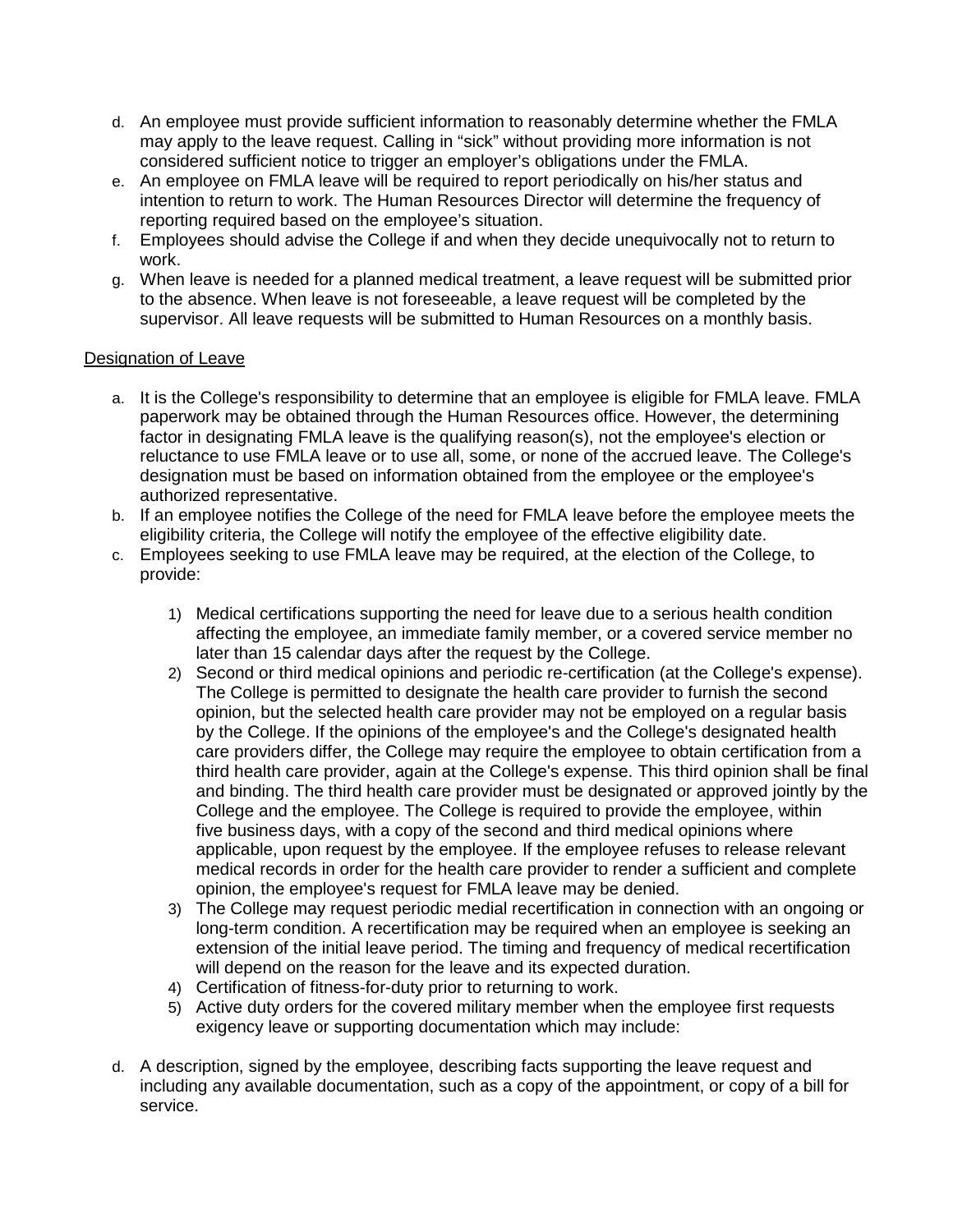- e. The approximate date the qualifying exigency commenced or will commence.
- f. The beginning and end dates for the absence if the request is for a single period of time.
- g. An estimate of the frequency and duration of the exigency if the request is for intermittent or reduced schedule basis.
- h. Contact information of the third party or entity and a brief description of the purpose of the meeting if the exigency involves meeting with a third party or entity.

### Requesting Leave

- a. The employee will notify Human Resources 30 days in advance of the leave date, whenever practicable or as soon as possible if 30 days is not practical. The employee will also notify his/her supervisor with as much notice as possible for scheduling purposes. When a supervisor is aware of a pending absence or has an employee who has been absent for more than three consecutive work days, the supervisor will also contact the Human Resources Director to inform him/her of such absences.
- b. The Human Resources Director will provide the employee with the proper Certification of Health Care Provider request and the Notice of Eligibility and Rights & Responsibilities information. The Certification of Health Care Provider must be returned within 15 calendar days. If a certification is incomplete or insufficient, the employee will have up to seven calendar days to remedy the deficiency. The College may designate a Human Resources representative or a health care provider to contact the employee's health care provider, consistent with the [Health Insurance](http://www.hhs.gov/)  [Portability and Accountability Act \(](http://www.hhs.gov/)HIPAA), to verify and/or clarify if the employee cannot cure any deficiencies in the medical certification. If the employee refuses to cure deficiencies or does not grant permission to clarify, the employee's request for FMLA leave may be denied.
- c. The Human Resources Director will notify the employee, the employee's supervisor, and the Payroll Manager of the status of the request for leave within five workdays of the date of the submission of all necessary information. The employee will receive the Designation Notice as official documentation of their FMLA status. The College may designate FMLA leave with appropriate information without an application from the employee. Notification to the employee that leave will be designated as FMLA will be provided to the employee, the employee's supervisor, and the Payroll Manager.
- d. The Payroll Manager will arrange with the employee the payment schedule for coverage of the employee's spouse and/or dependents for all applicable benefit deductions if leave is without pay.
- e. If an absence which begins as other than FMLA leave later develops into an FMLA-qualifying absence, the entire portion of the leave period that qualifies under FMLA will be counted as FMLA leave.
- f. Once the College has knowledge that the leave is being taken for an FMLA-required reason, the College will, within five business days, absent extenuating circumstances, notify the employee that the leave is designated and will be counted as FMLA leave.

# Working from Home While on FMLA

Employees on FMLA leave for their own serious health condition or that of a family member must take full leave during a time of absence. Working from home, or in any capacity, is not allowed. Exempt employees on intermittent leave for their own serious health condition or that of a family member may, with the approval of Human Resources and their supervisor, work out an arrangement where hours missed from work are made up over a two week period. The two week period may be extended if a holiday falls within the time period. Hours not made up will be designated as leave. The normal leave process must initially be followed, but the supervisor will indicate on the leave request that the hours were made up before sending the leave request to Human Resources.